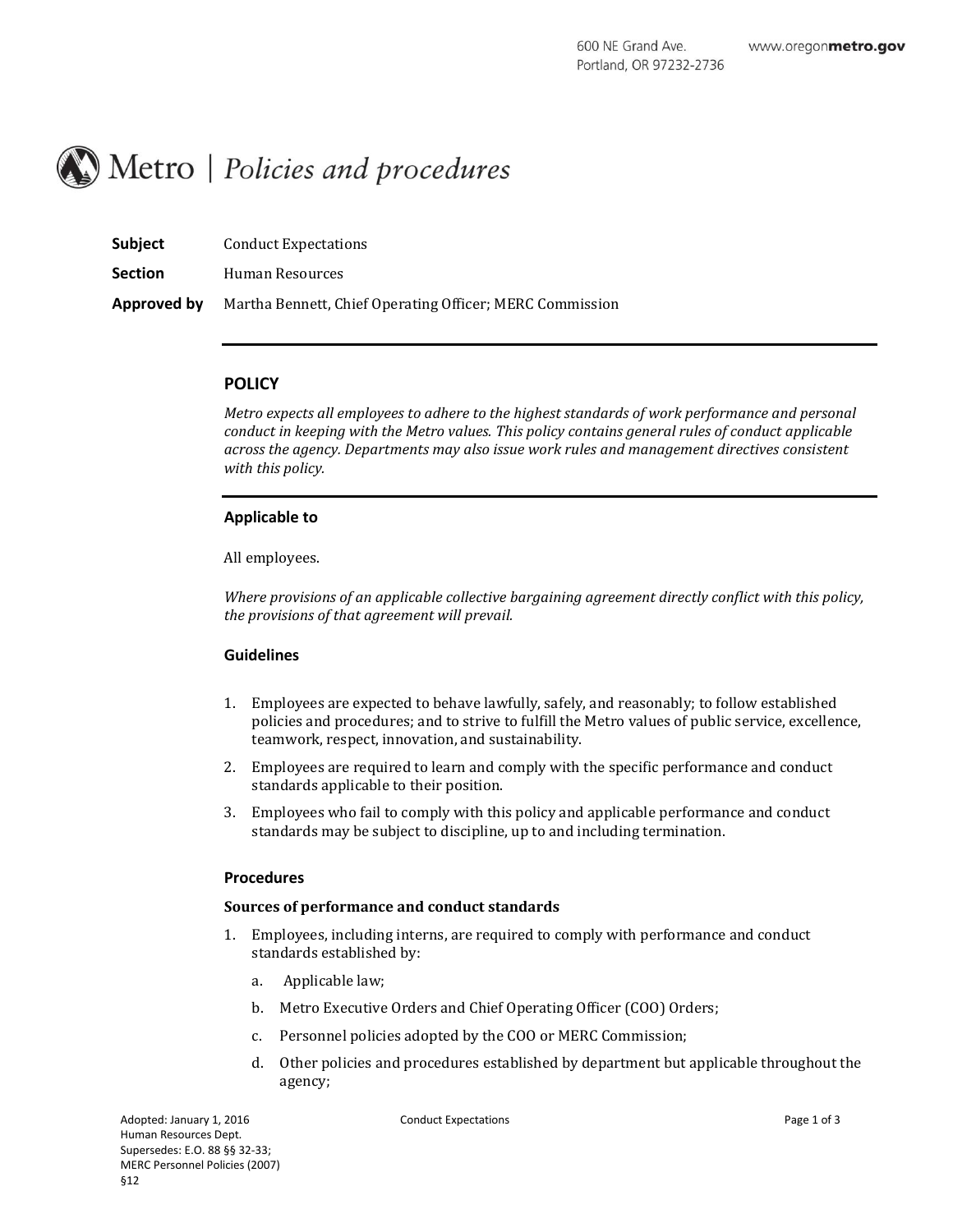- e. Agency-wide management directives;
- f. Specific work rules and procedures established by the employee's department;
- g. Policies and procedures established by an applicable collective bargaining agreement; and
- h. Directives received from supervisors and managers.
- 2. An employee who is unsure of performance and conduct expectations should ask his or her supervisor for clarification. If the employee still has concerns after consulting with the supervisor, the employee may contact the Department Director or Human Resources Department to request assistance.
- 3. If an employee believes a management directive is illegal, unsafe, or inconsistent with Metro policy, the employee should contact their Department Director, the Human Resources Director, or another Department Director. The employee may also make an anonymous complaint following the procedures in Metro's Whistleblowing Policy.

### **Specific Conduct Expectations**

- 4. The following are examples of some, but not all, types of conduct that will typically result in disciplinary action:
	- a. An absence of three consecutive days or shifts without notifying the supervisor or manager is job abandonment and may be considered a voluntary resignation;
	- b. Below-standard work performance;
	- c. Criminal activity during work, on Metro premises, or while representing Metro;
	- d. Criminal conviction for off-duty conduct that demonstrates an impaired ability to perform to the standards of the position;
	- e. Destruction of Metro or other work related property;
	- f. Disclosure of Metro or other work related confidential information (except as protected by law);
	- g. Dishonesty in any aspect of employment, including falsifying documents, falsifying time records, misrepresenting the reason for leave from work, or providing false or misleading information to secure appointment or promotion;
	- h. Discourteous treatment of the public or other Metro employees or representatives, including insulting, intimidating, abrasive, uncooperative, bullying or threatening behavior;
	- i. Failure to cooperate with an internal investigation;
	- j. Failure to maintain a neat and professional appearance as appropriate to the position;
	- k. Failure to maintain required licenses or certifications;
	- l. Fighting, provoking fights, engaging in violence or possessing of prohibited weapons during work time or on Metro premises;
	- m. Gambling during work time or on Metro premises;
	- n. Harassment or discriminatory treatment, even if it does not rise to the level of a legal violation;
	- o. Insubordination; refusal to follow supervisory instructions or established work rules and procedures;
	- p. Intoxication or use of alcohol or illegal drugs in violation of the Drug and Alcohol Use policy;
	- q. Neglect of duty, including but not limited to sleeping on the job;